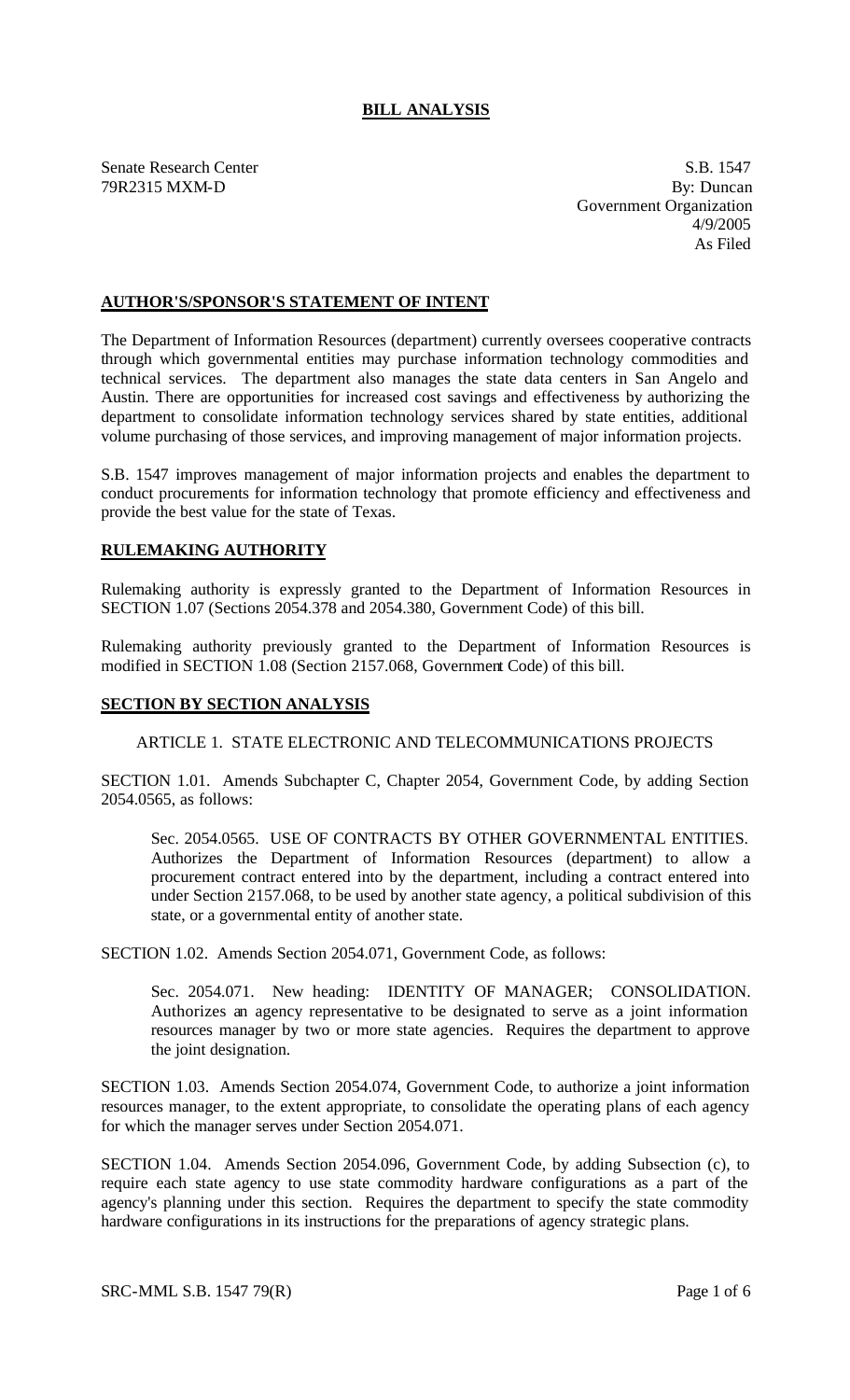SECTION 1.05. Amends Subchapter E, Chapter 2054, Government Code, by adding Section 2054.1015, as follows:

Sec. 2054.1015. PLANNED PROCUREMENT SCHEDULES FOR COMMODITY HARDWARE. Requires a state agency to provide a planned procurement schedule for commodity hardware to the department before the agency's operating plan may be approved under Section 2054.102. Requires the department to use information contained in the schedules to plan future vendor solicitations of commodity hardware. Requires a state agency to notify the department and the Legislative Budget Board (LBB) if the agency makes a substantive change to a planned procurement schedule for commodity hardware.

SECTION 1.06. Amends Chapter 2054, Government Code, by adding Subchapter J, as follows:

#### SUBCHAPTER J. TEXAS PROJECT DELIVERY FRAMEWORK

Sec. 2054.301. APPLICABILITY. Provides that this subchapter applies only to a major information resources project.

Sec. 2054.302. GUIDELINES; FORMS. Requires a state agency to prepare each document required by this subchapter in a manner consistent with department guidelines. Requires the department to develop and provide guidelines and forms for the documents required by this subchapter and to work with state agencies in developing the guidelines and forms.

Sec. 2054.303. BUSINESS CASE AND STATEWIDE IMPACT ANALYSIS. Requires a state agency, for each proposed major information resources project, to prepare a business case and statewide impact analysis that include specific information and to file the documents with the department and the LBB at the same time the agency files its legislative appropriations request. Requires the department to use the analysis to ensure that the proposed project does not unnecessarily duplicate existing statewide information resources technology.

Sec. 2054.304. PROJECT PLANS. Requires a state agency to develop a project plan for each major information resources project and, except as provided by Subsection (c), to file the project plan with the quality assurance team before the agency takes certain actions. Prohibits the Texas Building and Procurement Commission (TBPC) from issuing a vendor solicitation for a project unless the project plan has been filed under this section. Requires a project plan, if the project will involve vendor solicitations, to include a procurement plan with anticipated service levels and performance standards for each vendor.

Sec. 2054.305. INDEPENDENT VALIDATION AND VERIFICATION. Requires a state agency to budget for and incorporate an independent validation and verification plan with the project plan required under Section 2054.304. Sets forth specific standards which must be established by the department. Requires a state agency's validation services providers, if the agency decides to perform validation services for its own project, to operate independently from the agency's project delivery teams. Requires a state agency, in addition to the plan required under this section, to periodically submit an independent validation and verification report to the agency's executive director and to the department. Requires the department to determine the frequency and content of the report in its guidelines.

Sec. 2054.306. POST-IMPLEMENTATION REVIEW. Requires a state agency, after implementation of a major information resources project, to prepare a postimplementation review and to provide the review to the agency's executive director and the department.

Sec. 2054.307. APPROVAL BY STATE AGENCIES. Requires a state agency's executive director, its designated project manager, and the agency employee in charge of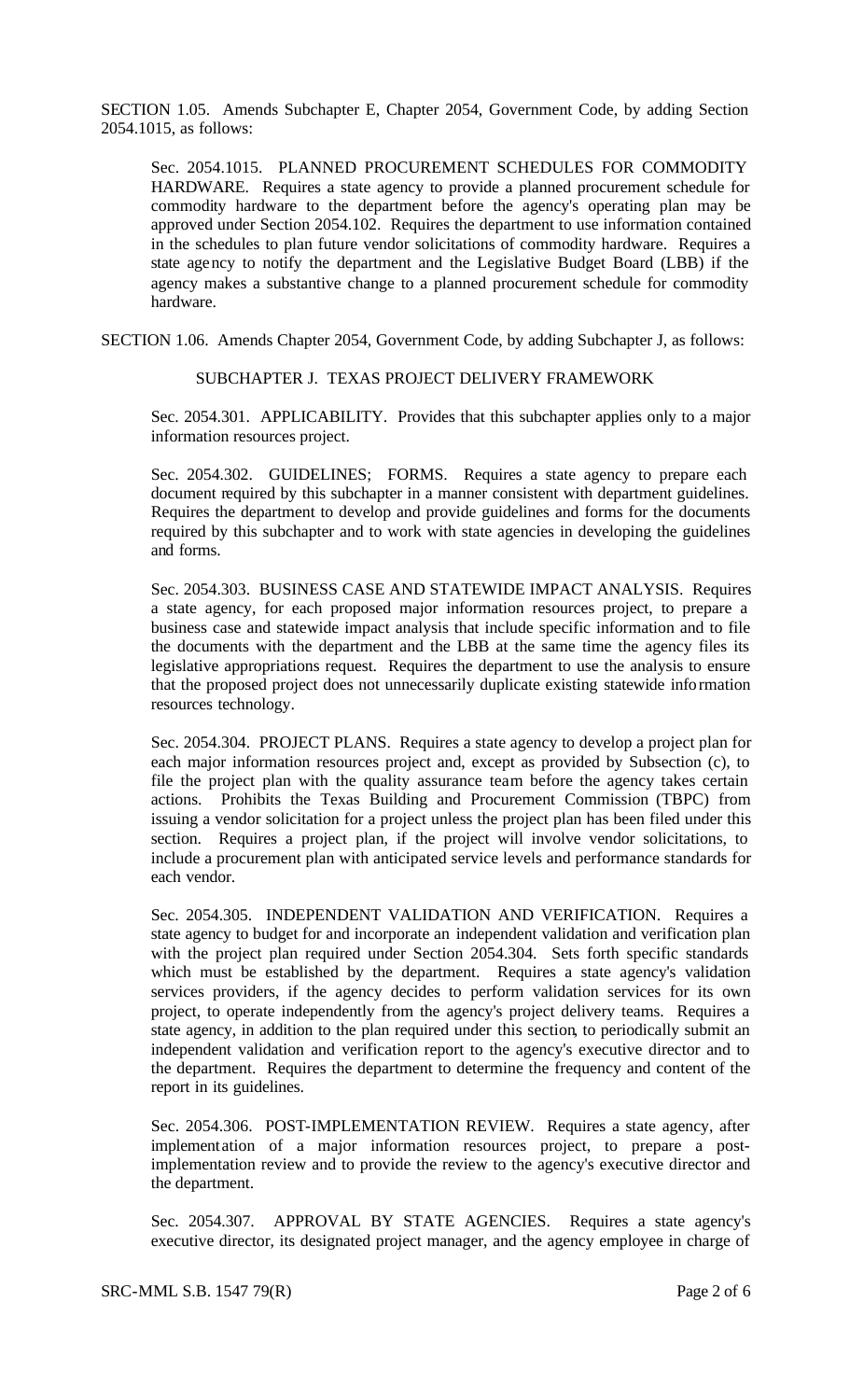information security for the agency to approve and sign each document required by this subchapter.

SECTION 1.07. Amends Chapter 2054, Government Code, by adding Subchapter L, as follows:

## SUBCHAPTER L. STATEWIDE INFORMATION CENTERS

Sec. 2054.375. DEFINITION. Defines "statewide information center."

Sec. 2054.376. APPLICABILITY. Provides that this subchapter applies to all information resources technologies, including consolidated data center services and telecommunications services provided under Chapter 2170 (Telecommunications Services), Government Code, that are obtained by a state agency using state money or used by a state agency.

Sec. 2054.377. SCOPE OF OPERATION OF CENTERS. Authorizes the department to operate statewide information centers to provide two or more state agencies, on a costsharing basis, specific services and to operate a statewide information center directly or contract with another person to operate the center.

Sec. 2054.378. RULES. Requires the department to adopt rules and guidelines to implement this subchapter and Chapter 2170.

Sec. 2054.379. FEES. Requires the department to set and charge a fee to each state agency that receives a service from a statewide information center in an amount sufficient to cover the direct and indirect cost of providing the service.

Sec. 2054.380. STATEWIDE INFORMATION CENTERS FOR DATA OR DISASTER RECOVERY SERVICES; USE REQUIRED. Requires the department to manage the operations of statewide information centers that provide data center services or disaster recovery services for two or more state agencies, including management of the operations of the center on the campus of Angelo State University, and, by rule, to describe the data services provided by statewide information centers. Requires each state agency to use statewide information centers for data center services and disaster recovery services. Prohibits a state agency from spending appropriated money to contract or issue purchase orders for data center services or disaster recovery services unless the executive director approves the expense. Authorizes the department to establish appropriate thresholds and procedures for securing approval under this subsection.

Sec. 2054.381. TELECOMMUNICATIONS SERVICES. Requires the department to manage a statewide information center to provide a system of telecommunications services for all state agencies in accordance with this chapter and Chapter 2170.

Sec. 2054.382. ESTABLISHMENT OF ADDITIONAL CENTERS. Authorizes the department to establish additional statewide information centers as provided by this section and prohibits the department from establishing a center under this section unless the executive director determines in writing that consolidating operations or services of selected state agencies will promote efficiency and effectiveness and provide the best value for the state. Requires the department to provide at least 30 days' notice to the governing board of the department (board) of its intent to establish a new statewide information center that will require entering into an interagency contract under Section 2054.385(b). Requires the board, not earlier than the 31st day after the date the board receives the notice, to approve or disapprove the establishment of the statewide information center. Prohibits the department from establishing the center unless the board approves of the establishment.

Sec. 2054.383. USE OF STATEWIDE INFORMATION CENTERS REQUIRED. Requires the department, if the department becomes aware that a state agency is not using a statewide information center for operations or services in accordance with the interagency contract entered into under Section 2054.385(b) and as directed by the department, to notify the comptroller, the LBB, and the affected state agency of the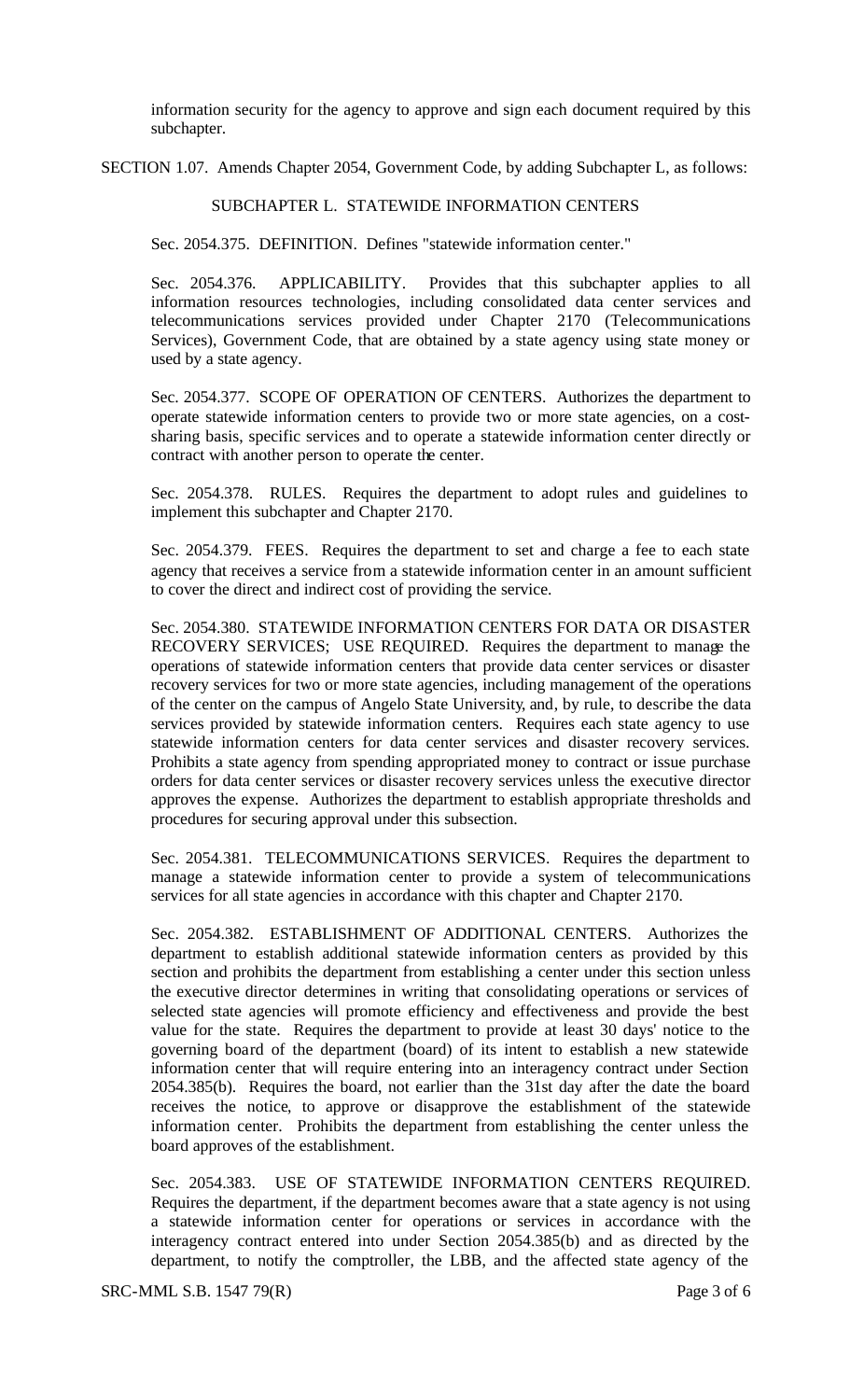violation. Prohibits the state agency, after notification under Subsection (a), from spending appropriated money for operations or services the agency was selected to receive through a statewide information center without the prior approval of the executive director.

Sec. 2054.384. NOTICE OF SELECTION. Requires the department, after establishment of a statewide information center has been approved under Section 2054.382, to provide notice to each state agency selected to receive services through the center. Sets forth information which is required to be included in the notice. Requires each state agency to identify its particular requirements and requested service levels for the department. Requires the department to fulfill the requirements and service levels of each state agency to the extent possible and to the extent that money is available for those purposes.

Sec. 2054.385. INTERAGENCY CONTRACT; PRIOR APPROVAL OF EXPENDITURES. (a) Prohibits a state agency that is selected under Section 2054.384 to receive services or to have operations performed through a statewide information center, except as provided by Subsection (b), from spending appropriated money for the identified operations and services without the prior approval of the LBB.

(b) Requires the selected state agency, unless the LBB grants prior approval for the agency to spend appropriated money for the identified operations or services in another specified manner, to enter into an interagency contract with the department to receive the identified services and have the identified operations performed through the statewide information center. Requires amounts charged to the selected agency under the interagency contract to be based on the fees set by the department under Section 2054.379 but prohibits those amounts from exceeding the amounts expected to be necessary to cover the direct and indirect costs of performing operations and providing services under the contract.

(c) Authorizes the selected state agency, not later than the 15th business day after the date the agency is notified of its selection under Section 2054.384, to request the LBB to grant its prior approval for the agency to spend appropriated money for the identified operations or services in a manner other than through an interagency contract with the department under Subsection (b).

(d) Sets forth requirements for the request to the LBB.

(e) Authorizes the LBB, if the LBB determines that an interagency contract between the department and the selected state agency under Subsection (b) will fail to achieve meaningful cost savings for the state or result in an unacceptable loss of effectiveness or operational efficiency at the selected state agency, to grant its prior approval for the selected agency to spend appropriated money for the identified operations or services in another specified manner, in which event the selected agency is not required to enter into an interagency contract under Subsection (b).

(f) Requires the LBB to notify the state agency, the executive director, and the comptroller of its decision.

Sec. 2054.386. TRANFER OF OWNERSHIP. Authorizes the department to require a state agency that enters into an interagency contract under Section 2054.385(b) to transfer to the department ownership, custody, or control of resources that the department determines are necessary to provide the operations or services, through the statewide information center, for which the agency was selected. Sets forth specific resources which may be included. Requires the department to advise the governor, the lieutenant governor, and the speaker of the house of representatives regarding the expected savings to be received for each state agency from which ownership, control, or custody is transferred under this section.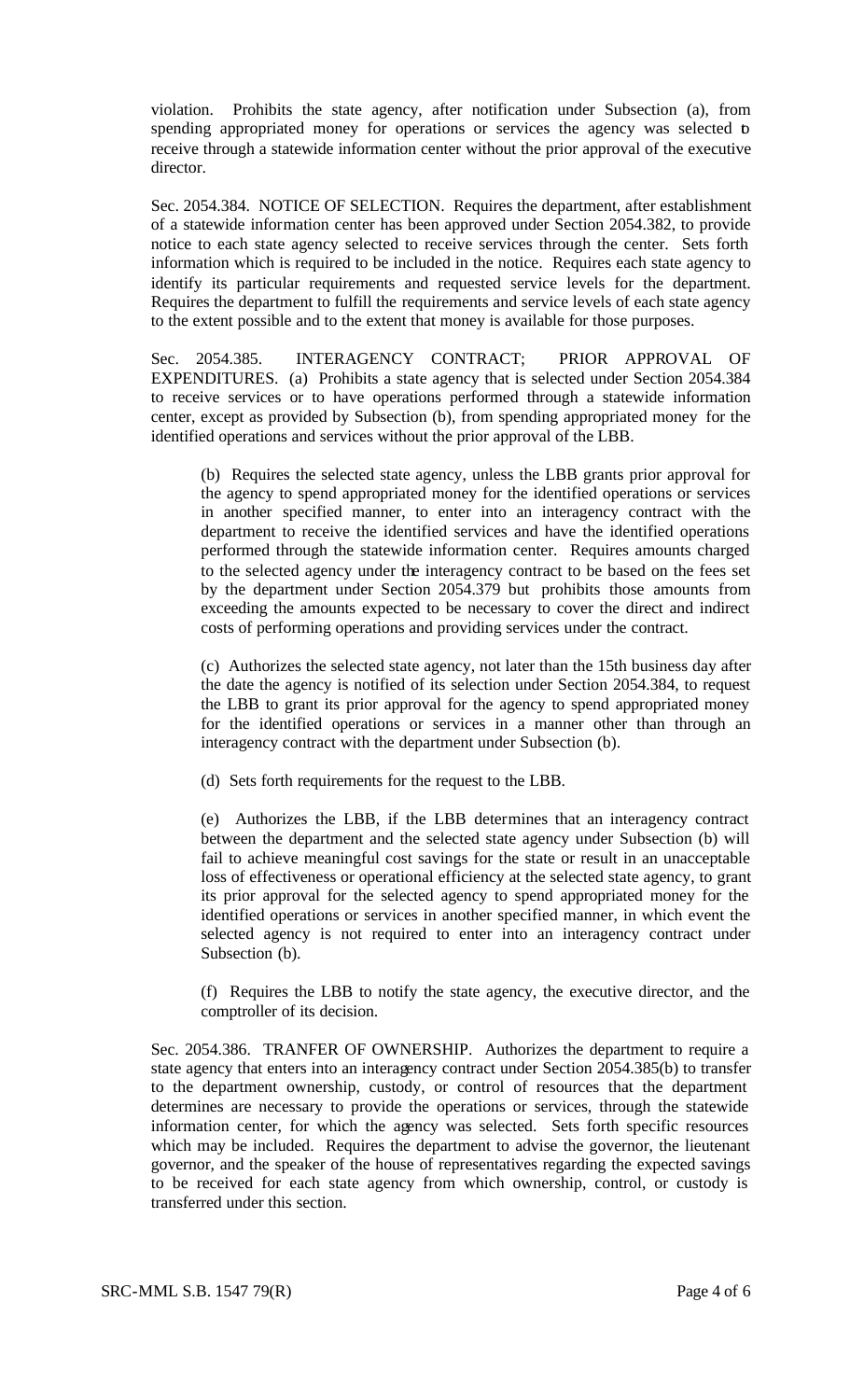Sec. 2054.387. TRANSITION SCHEDULES. Requires the department to establish transition schedules for the transfer of state agency operations and services to statewide information centers under this subchapter.

SECTION 1.08. Amends Section 2157.068, Government Code, as follows:

Sec. 2157.068. New heading: PURCHASE OF COMMODITY ITEMS. (a) Deletes existing definition of "commodity software items" and defines "commodity items."

(b) Requires the department to negotiate with catalog information systems vendors to attempt to obtain a favorable price for all of state government on licenses for commodity, rather than commodity software, items.

(c) Authorizes the department to charge a reasonable administrative fee to a state agency, political subdivision of this state, or governmental entity of another state that purchases commodity items through the department in an amount that is sufficient to recover costs associated with the administration of this section. Makes a conforming change.

(d) Makes conforming changes.

(e) Makes a conforming change.

(f) Requires the department, in cooperation with state agencies, to establish guidelines for the classification of commodity items under this section. Authorizes the department to determine when a statewide vendor solicitation for a commodity item will reduce purchase prices for a state agency.

SECTION 1.09. Amends Section 2170.051, Government Code, as follows:

Sec. 2170.051. MANAGEMENT AND USE OF SYSTEM. (a) Deletes existing text requiring each agency to identify its requirements for telecommunications services and the site at which the services are to be provided.

(b) Provides that the consolidated telecommunications system is a statewide information center service provided under this chapter and Subchapter L, Chapter 2054. Deletes existing text requiring the department to fulfill the 2054. Deletes existing text requiring the department to fulfill the telecommunications requirements of each state agency.

(c) Deletes existing text prohibiting a state agency from acquiring telecommunications services unless certain determinations are made by the telecommunications planning and oversight council (council).

(d) Prohibits a state agency from spending appropriated money to contract or issue purchase orders for telecommunications services unless the executive director of the department approves the expense. Authorizes the department to establish appropriate thresholds and procedures for securing approval under this subsection. Deletes existing text prohibiting a state agency from entering into or renewing a contract with a provider of telecommunications services without obtaining a specific waiver from the council and providing guidelines for obtaining said waiver and penalties for violations of said requirement.

## ARTICLE 2. CONFORMING AMENDMENTS

SECTION 2.01. Amends Section 2157.001, Government Code, to redefine "automated information system" and define "department."

SECTION 2.02. Amends Section 2157.003, Government Code, to redefine "best value."

SECTION 2.03. Amends Section 2157.005(a), Government Code, to make a nonsubstantive change.

SRC-MML S.B. 1547 79(R) Page 5 of 6